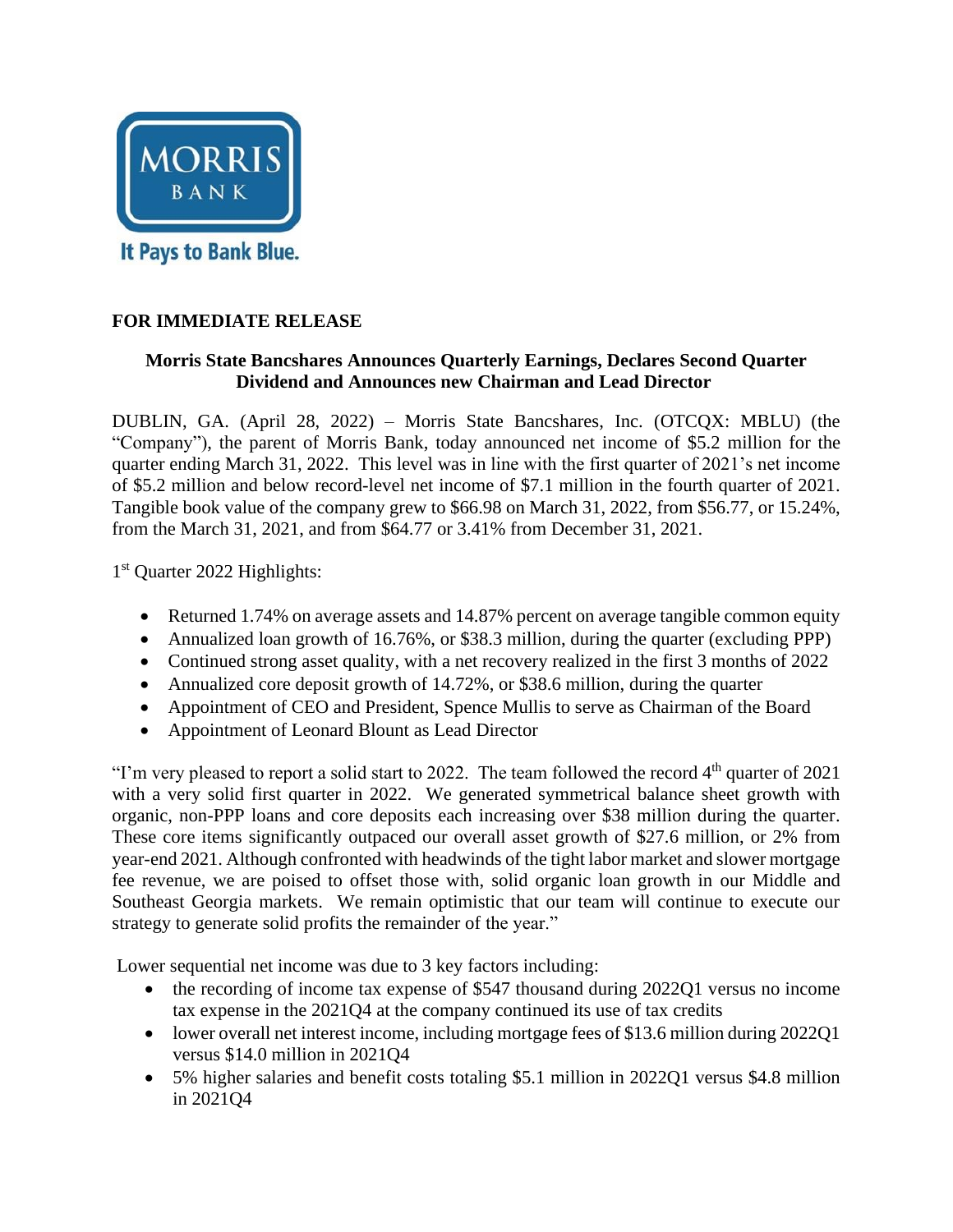The Company's total shareholders' equity increased 16.8% year-over-year to \$153 million as of March 31, 2021, and up 3% or \$5 million from December 31, 2021. During the quarter, management made the decision to move our entire securities portfolio from available for sale to held to maturity effective January 1, 2022. This change eliminated the volatility in tangible book value that would occur due to changes in accumulated other comprehensive income (AOCI) in equity as bond yields increased significantly during the quarter and are projected to increase further as the Fed continues raising rates. With the bank's core liquidity levels and robust contingent funding plans in place, management was able to make this decision to eliminate the "noise" from the numbers on a go-forward basis as it relates to tangible book value, which ended the quarter at \$66.98.

On April 20, 2022, the board of directors approved a second quarter dividend of \$0.44 per share payable on or about June 15, 2022, to all shareholders of record as of May 15, 2022. During said meeting, the board also elected Spence Mullis to serve as Chairman of the Board. Mullis started with the bank 20 years ago and initially served as a community and commercial lender and CFO. He became President in 2005 and CEO in 2006. The board also elected Leonard Blount as Lead Independent Director. Blount became a part of Morris Bank in 2019 when Morris purchased Farmers and Merchants Bank (FMB) in Statesboro, Georgia. Prior to the merger, Blount served 27 years on the FMB board of directors. Since the merger with Morris, Blount has served as a member of the bank's board of directors, Chair of the Audit Committee and a Bulloch Advisory Board member. He is owner and principal of Blount Property Group, a retail and commercial investment company. He is also a founder of Capstone Benefits Consulting, a firm specializing in employee benefit solutions throughout the Southeast.

"It has been an absolute honor and pleasure to have worked with such a great team of bankers at Morris Bank for the past 20 years. We've worked hard to grow the bank from less than \$150 million in total assets to now over \$1.4 billion serving customers throughout Middle and Southeast Georgia," said Mullis. "I'm honored and humbled beyond measure that our board has entrusted me to serve as Chairman. Furthermore, I'm excited we have a Lead Independent Director that is of the caliber of Leonard Blount. His over 30 years of community banking experience will continue to augment our other great board members' and team members' passion to deliver best-in-class products and services to our customers in the years to come, driving great value for our shareholders, team members, and communities."

#### **Forward-looking Statements**

Certain statements contained in this release may not be based on historical facts and are forwardlooking statements. These forward-looking statements may be identified by their reference to a future period or periods or by the use of forward-looking terminology such as "anticipate," "believe," "estimate," "expect," "may," "might," "will," "would," "could" or "intend." We caution you not to place undue reliance on the forward-looking statements contained in this news release, in that actual results could differ materially from those indicated in such forward-looking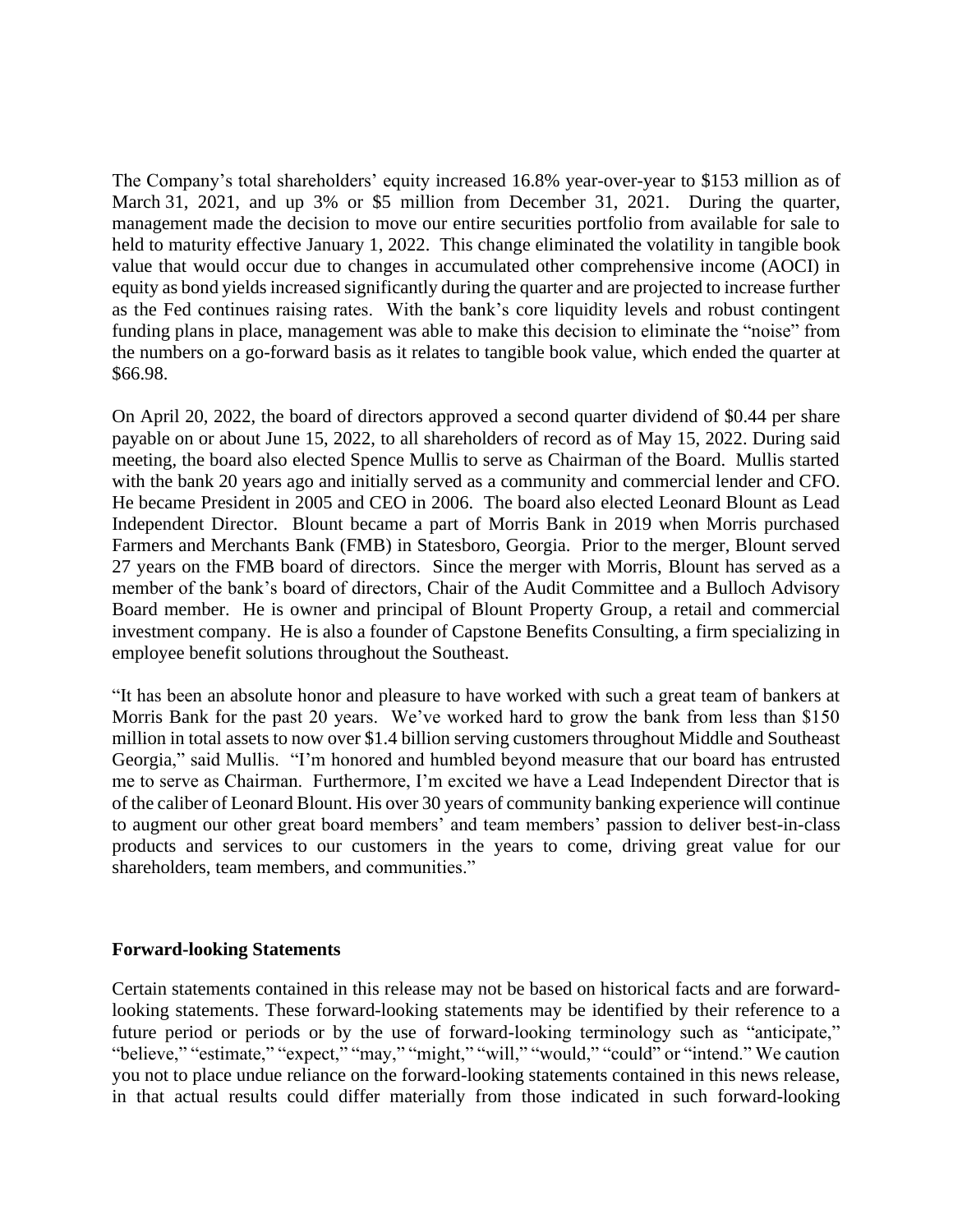statements as a result of a variety of factors, including, among others, the business and economic conditions; risks related to the integration of acquired businesses and any future acquisitions; changes in management personnel; interest rate risk; ability to execute on planned expansion and organic growth; credit risk and concentrations associated with the Company's loan portfolio; asset quality and loan charge-offs; inaccuracy of the assumptions and estimates management of the Company makes in establishing reserves for probable loan losses and other estimates; lack of liquidity; impairment of investment securities, goodwill or other intangible assets; the Company's risk management strategies; increased competition; system failures or failures to prevent breaches of our network security; changes in federal tax law or policy; the impact of recent and future legislative and regulatory changes; and increases in capital requirements. We undertake no obligation to update these forward-looking statements to reflect events or circumstances that occur after the date of this news release.

CONTACT: Morris State Bancshares Chris Bond Chief Financial Officer 478-272-5202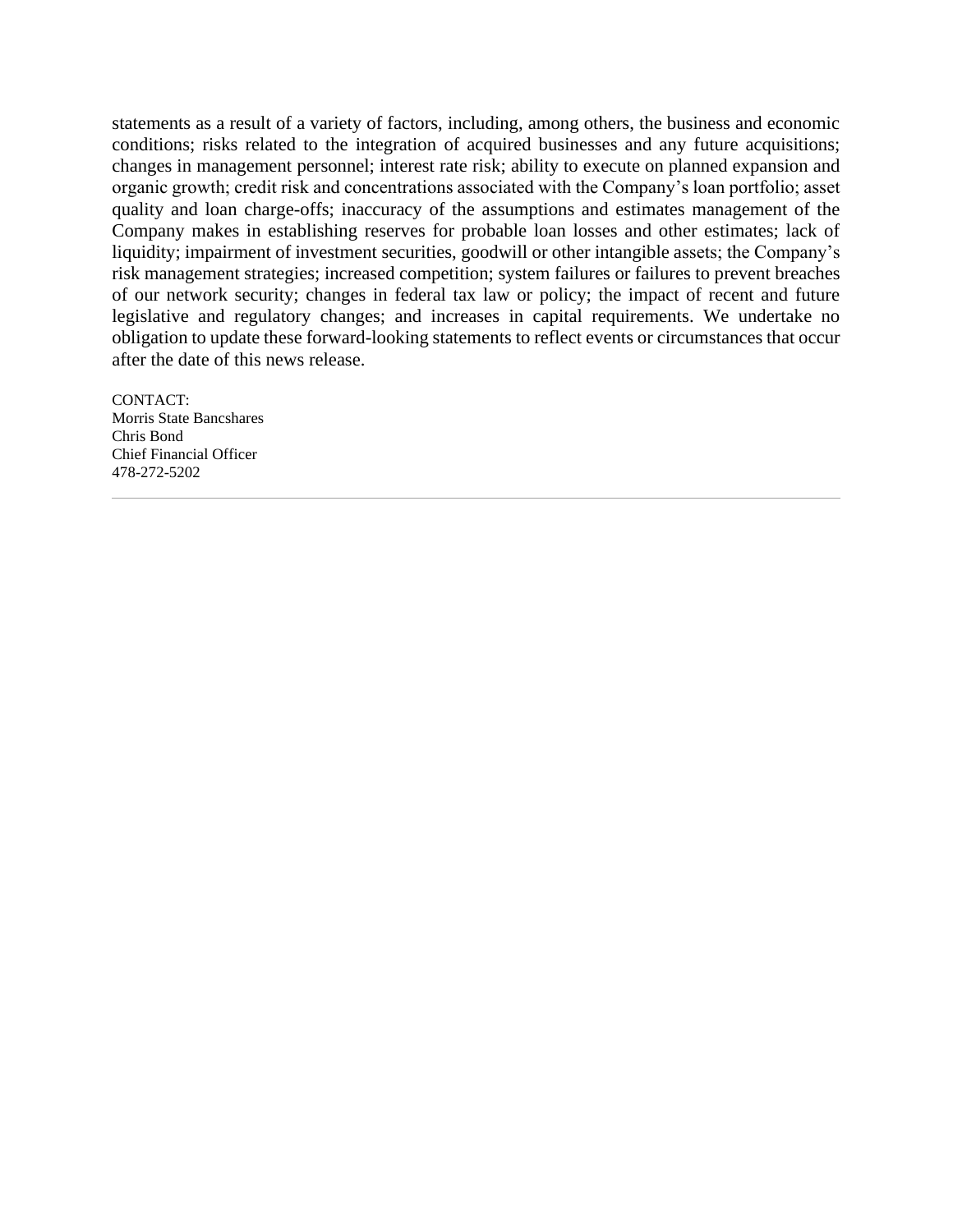## MORRIS STATE BANCSHARES, INC. **AND SUBSIDIARIES**

### **Consolidating Balance Sheet** March 31, 2022



|                                                   | 2022               | 2021             | <b>Change</b>    | % Change    |
|---------------------------------------------------|--------------------|------------------|------------------|-------------|
|                                                   | (Unaudited)        | (Unaudited)      |                  |             |
| <b>ASSETS</b>                                     |                    |                  |                  |             |
| Cash and due from banks                           | \$<br>143,422,859  | \$<br>71,164,883 | \$<br>72,257,976 | 101.54%     |
| Federal funds sold                                | 15,664,564         | 115,957,486      | (100, 292, 922)  | $-86.49%$   |
| Total cash and cash equivalents                   | 159,087,423        | 187, 122, 369    | (28,034,946)     | $-14.98%$   |
| Interest-bearing time deposits in other banks     | 350,000            | 350,000          |                  | 0.00%       |
| Securities available for sale, at fair value      |                    | 245,200,205      | (245, 200, 205)  | $-100.00\%$ |
| Securities held to maturity, at cost              | 267,833,392        | 12,707,803       | 255,125,589      | 2007.63%    |
| Federal Home Loan Bank stock, restricted, at cost | 624,300            | 899,700          | (275, 400)       | (30.61%)    |
| Loans, net of unearned income                     | 957,533,245        | 851,806,225      | 105,727,020      | 12.41%      |
| Less-allowance for loan losses                    | (12, 408, 458)     | (11,400,979)     | (1,007,479)      | 8.84%       |
| Loans, net                                        | 945,124,787        | 840,405,246      | 104,719,541      | 12.46%      |
| Bank premises and equipment, net                  | 14,837,637         | 15,278,014       | (440, 377)       | $-2.88%$    |
| ROU assets for operating lease, net               | 1,158,386          | 570,961          | 587,425          | 102.88%     |
| Goodwill                                          | 9,361,704          | 9,361,770        | (66)             | 0.00%       |
| Intangible assets, net                            | 2,282,410          | 2,630,331        | (347, 921)       | $-13.23%$   |
| Other real estate and foreclosed assets           | 5,106,587          | 265.542          | 4,841,045        | 1823.08%    |
| Accrued interest receivable                       | 4,352,997          | 4,358,189        | (5,192)          | $-0.12%$    |
| Cash surrender value of life insurance            | 14,065,097         | 13,708,665       | 356,432          | 2.60%       |
| Other assets                                      | 14,505,874         | 6,882,236        | 7,623,638        | 110.77%     |
| <b>Total Assets</b>                               | 1,438,690,594<br>S | \$1,339,741,031  | \$<br>98,949,563 | 7.39%       |

#### **LIABILITIES AND SHAREHOLDERS' EQUITY**

| Deposits:                                         |                    |                              |                  |           |
|---------------------------------------------------|--------------------|------------------------------|------------------|-----------|
| Non-interest bearing                              | \$<br>355,354,700  | $\mathcal{S}$<br>305,974,839 | \$<br>49,379,861 | 16.14%    |
| Interest bearing                                  | 896,502,158        | 870,266,327                  | 26, 235, 831     | 3.01%     |
|                                                   | 1,251,856,858      | 1,176,241,166                | 75,615,692       | 6.43%     |
| Other borrowed funds                              | 28,770,730         | 28,696,127                   | 74,603           | 0.26%     |
| Lease liability for operating lease               | 1,158,386          | 570,961                      | 587,425          | 102.88%   |
| Accrued interest payable                          | 321,188            | 413,062                      | (91, 874)        | $-22.24%$ |
| Accrued expenses and other liabilities            | 3,316,942          | 2,613,863                    | 703,079          | 26.90%    |
| <b>Total liabilities</b>                          | 1,285,424,104      | 1,208,535,179                | 76,888,925       | 6.36%     |
| Shareholders' Equity:                             |                    |                              |                  |           |
| Common stock                                      | 2,165,730          | 2,150,798                    | 14,932           | 0.69%     |
| Paid in capital surplus                           | 40,907,274         | 39,690,242                   | 1,217,032        | 3.07%     |
| Retained earnings                                 | 103, 112, 378      | 82,470,411                   | 20,641,967       | 25.03%    |
| Current year earnings                             | 5,561,414          | 5,219,266                    | 342,148          | 6.56%     |
| Accumulated other comprehensive income (loss)     | 3,213,238          | 3,340,332                    | (127,094)        | $-3.80\%$ |
| Treasury Stock, at cost 51,291                    | (1,693,544)        | (1,665,197)                  | (28, 347)        | 1.70%     |
| Total shareholders' equity                        | 153,266,490        | 131,205,852                  | 22,060,638       | 16.81%    |
| <b>Total Liabilities and Shareholders' Equity</b> | 1,438,690,594<br>S | \$1,339,741,031              | 98,949,563       | 7.39%     |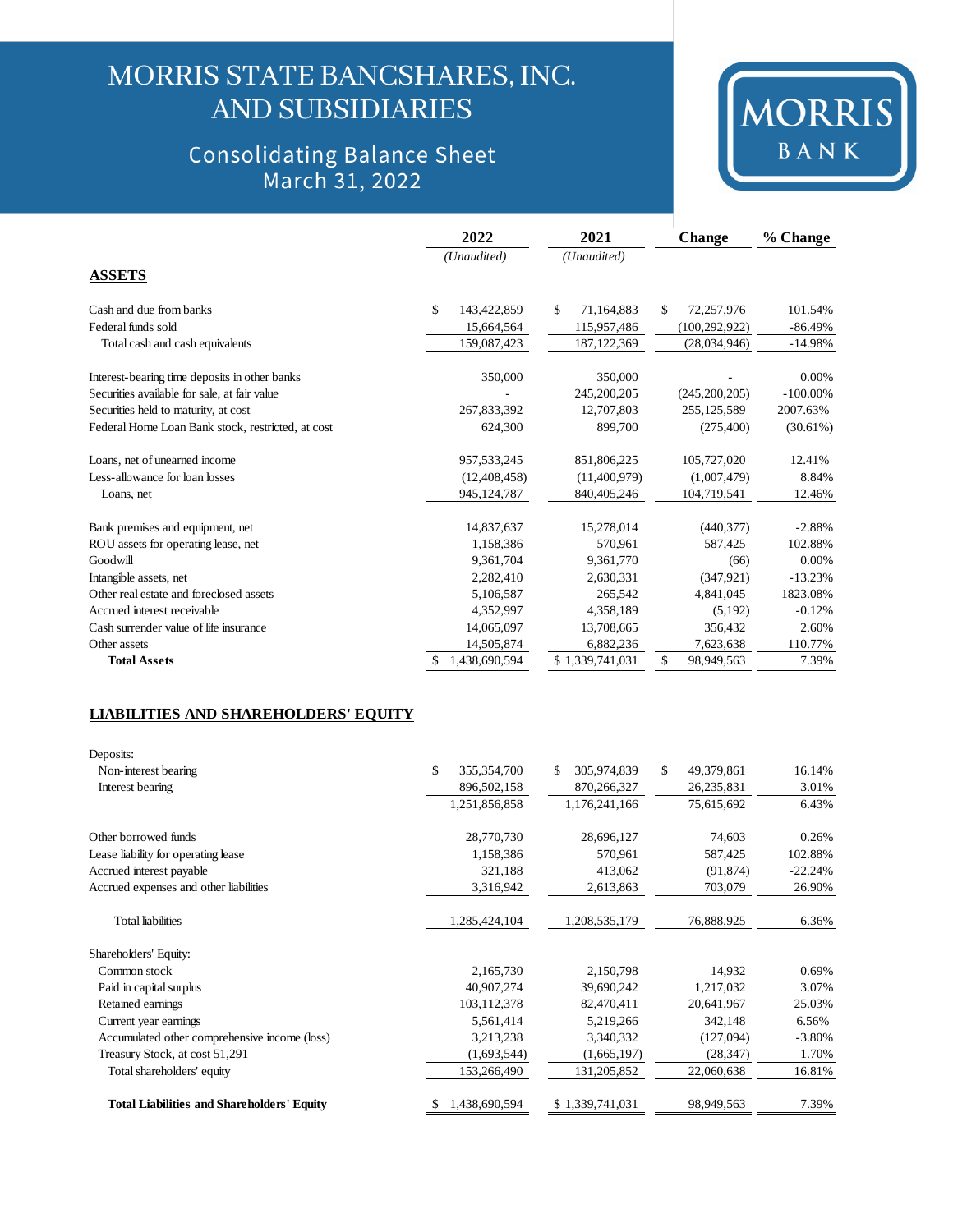## MORRIS STATE BANCSHARES, INC. **AND SUBSIDIARIES**

# Consolidating Statement of Income<br>for the Three Months Ended



|                                                                 |               | March 31,<br>2022 | December 31,<br>2021 | <b>Change</b>   | % Change    | March 31,<br>2021 |
|-----------------------------------------------------------------|---------------|-------------------|----------------------|-----------------|-------------|-------------------|
|                                                                 |               | (Unaudited)       | (Unaudited)          |                 |             | (Unaudited)       |
| <b>Interest and Dividend Income:</b>                            |               |                   |                      |                 |             |                   |
| Interest and fees on loans                                      | \$            | 12,708,366        | \$<br>13,222,192     | \$<br>(513,826) | $-3.89%$    | \$13,183,691      |
| Interest income on securities                                   |               | 1,581,771         | 1,591,250            | (9, 479)        | $-0.60%$    | 1,273,895         |
| Income on federal funds sold                                    |               | 4,771             | 15,365               | (10, 594)       | $-68.95%$   | 19.057            |
| Income on time deposits held in other banks                     |               | 66,520            | 44,472               | 22,048          | 49.58%      | 27,936            |
| Other interest and dividend income                              |               | 50,708            | 50,890               | (182)           | $-0.36%$    | 21,217            |
| Total interest and dividend income                              |               | 14,412,136        | 14,924,169           | (512, 033)      | $-3.43%$    | 14,525,796        |
| <b>Interest Expense:</b>                                        |               |                   |                      |                 |             |                   |
| Deposits                                                        |               | 462,472           | 505,251              | (42, 779)       | $-8.47%$    | 569,068           |
| Interest on other borrowed funds                                |               | 391,195           | 389,776              | 1,419           | 0.36%       | 393,271           |
| Interest on federal funds purchased                             |               |                   |                      | $-$             | $-$         |                   |
| Total interest expense                                          |               | 853,667           | 895,027              | (41,360)        | $-4.62%$    | 962,339           |
| Net interest income before provision for loan losses            |               | 13,558,469        | 14,029,142           | (470, 673)      | $-3.35%$    | 13,563,457        |
| Less-provision for loan losses                                  |               | 375,000           | 150,000              | 225,000         | 150.00%     | 650,000           |
| Net interest income after provision for loan losses             |               | 13,183,469        | 13,879,142           | (695, 673)      | $-5.01%$    | 12,913,457        |
| <b>Noninterest Income:</b>                                      |               |                   |                      |                 |             |                   |
| Service charges on deposit accounts                             |               | 569,074           | 578,480              | (9,406)         | $-1.63%$    | 469,437           |
| Other service charges, commisions and fees                      |               | 363,780           | 353,683              | 10,097          | 2.85%       | 375,312           |
| Gain on sales and calls of securities                           |               |                   | 298,025              | (298, 025)      | $-100.00\%$ |                   |
| Gain on sale of loans                                           |               | $\overline{a}$    | 37,683               | (37,683)        | $-100.00\%$ |                   |
| Increase in CSV of life insurance                               |               | 87,146            | 88,787               | (1,641)         | $-1.85%$    | 88,222            |
| Other income                                                    |               | 41,987            | 40,686               | 1,301           | 3.20%       | 248,699           |
| Total noninterest income                                        |               | 1,061,987         | 1,397,344            | (335, 357)      | $-24.00\%$  | 1,181,670         |
| <b>Noninterest Expense:</b>                                     |               |                   |                      |                 |             |                   |
| Salaries and employee benefits                                  |               | 5,066,729         | 4,826,176            | 240,553         | 4.98%       | 4,318,080         |
| Occupancy and equipment expenses, net                           |               | 532,932           | 539,247              | (6,315)         | $-1.17%$    | 513,406           |
| Loss (gain) on sales of foreclosed assets and other real estate |               | $\overline{a}$    | $\overline{a}$       | $\ddotsc$       | Ξ.          | 4,202             |
| Other expenses                                                  |               | 2,851,857         | 2,820,816            | 31,041          | 1.10%       | 2,486,633         |
| Total noninterest expense                                       |               | 8,451,518         | 8,186,239            | 265,279         | 3.24%       | 7,322,321         |
| <b>Income Before Income Taxes</b>                               |               | 5,793,938         | 7,090,247            | (1,296,309)     | $-18.28%$   | 6,772,806         |
| Provision for income taxes                                      |               | 546,734           |                      | 546,734         |             | 1,553,540         |
| <b>Net Income</b>                                               | \$            | 5,247,204         | \$<br>7,090,247      | (1,843,043)     | $-25.99%$   | \$5,219,266       |
| Earnings per common share:                                      |               |                   |                      |                 |             |                   |
| Basic                                                           | \$            | 2.64              | \$<br>3.38           | (0.74)          | $-21.89%$   | \$<br>2.49        |
| Diluted                                                         | $\mathcal{S}$ | 2.64              | \$<br>3.38           | (0.74)          | $-21.89%$   | \$<br>2.49        |